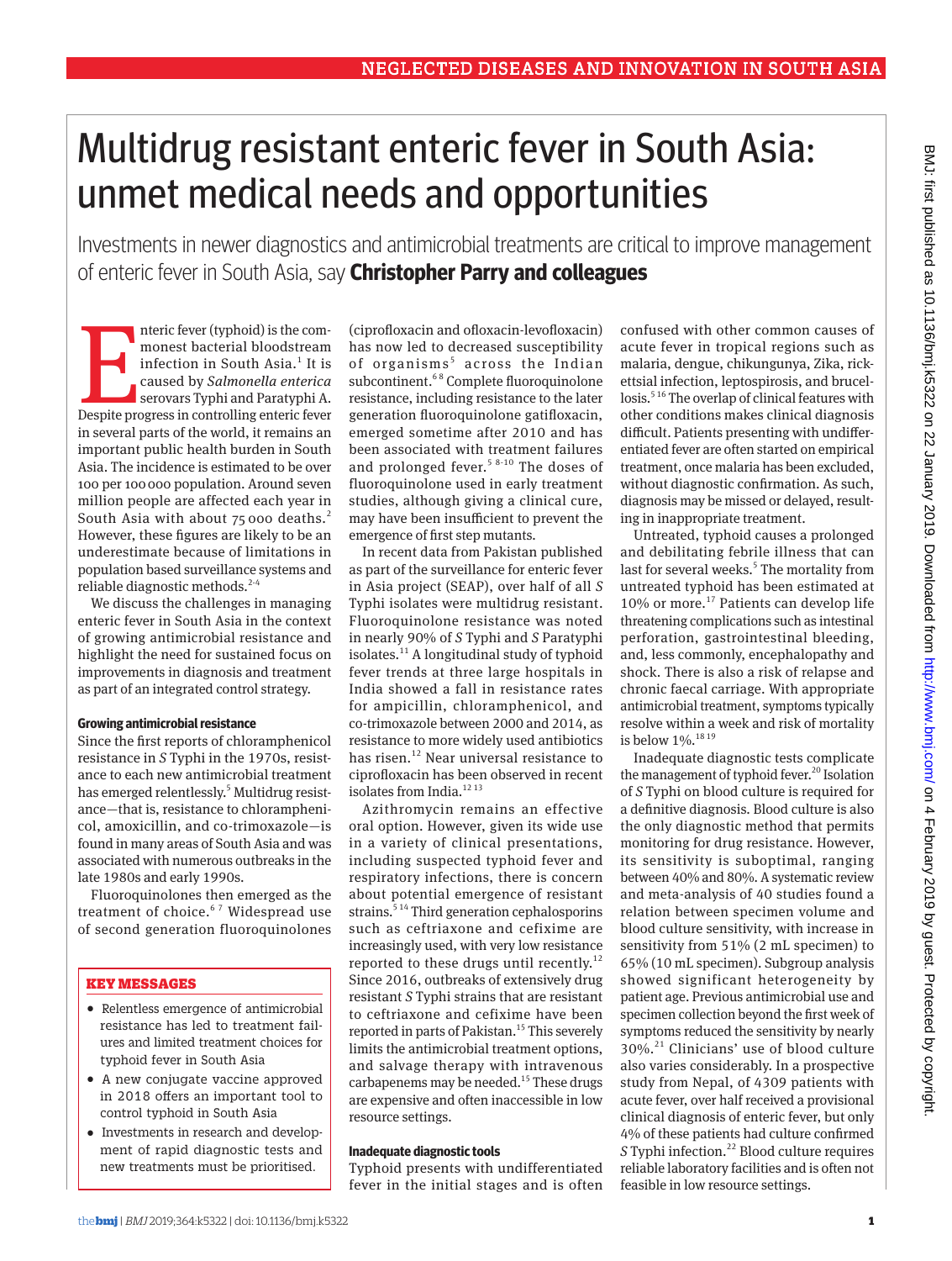In the absence of reliable and quick diagnostic tests, the Widal test is widely used by clinicians in South Asia to diagnose typhoid.<sup>23</sup> It is a serological test that relies on a fourfold or greater rise in antibody titre against the H and O antigens of *S* Typhi between the acute and convalescent stages of disease to confirm diagnosis and is intended as a tool to increase the index of suspicion for typhoid. Difficulties remain with the test's performance and with interpretation of results, particularly when it is used as a standalone test in the acute stage. Cross reactivity with other infectious agents<sup>24</sup> may result in false positive results and lead to overdiagnosis of typhoid fever. A striking example of this was noted in postearthquake Nepal, where a cross reaction of the test with rickettsia (scrub typhus) infection resulted in misdiagnosis and delay in initiating appropriate treatment. Ceftriaxone was prescribed for typhoid rather than doxycycline, which is the drug of choice for scrub typhus. $^{25}$ 

## **Control measures fall short**

Enteric fever is transmitted through food and water contaminated with human waste. It can be eliminated with interventions such as access to potable water, safe sanitation, and hygienic food production practices. With improvements in water quality and sanitation, countries in North America and Europe succeeded in eliminating typhoid as a public health problem.

South Asia has made considerable progress in improving access to sanitation facilities over the past 25 years.<sup>26</sup> The proportion of people with access to improved sanitation increased from 25% in 1990 to 48% in 2015 and the proportion of people who practise open defecation fell from 65% to 34%. Three countries—Maldives, Pakistan, and Sri Lanka—have met the millennium development goals' sanitation target, with over 60% of the population having access to toilets. Bangladesh, Bhutan, and Nepal have made good progress as well. India accounts for over 60% (596 million) of the global population who practise open defecation. The Indian government launched the Swacch Bharat Mission in 2014 with the goal of reaching universal sanitation coverage by 2019 although this may be difficult to achieve. The programme has intensified efforts to raise awareness on the need for improved sanitation and safe water, construct household toilets, and systematically monitor the creation of villages and districts that have no open defecation.

Access to uncontaminated water in South Asia has increased from 73% to 93% since 1990. However, over 134 million people still do not have access to safe drinking water. Between 68% and 84% of water sources in South Asia are estimated to be contaminated with bacteria and/or chemicals.<sup>26 27</sup>

Rapid unplanned urbanisation in South Asia has compounded the challenge of ensuring safe drinking water supply and access to toilets. Urban-rural disparities in access to improved water and sanitation facilities are pronounced, with rural households more commonly practising open defecation.28 Disparities in sanitation coverage are also observed between rich and poor households as well as by sex, education level, and caste.<sup>29</sup>

A small subset of patients with typhoid become chronic carriers, with faecal shedding of bacteria for several weeks after symptoms have resolved. These patients are a potential source of infection to others in the community. Despite clear links between typhoid and consumption of street foods in South Asia, there is no systematic screening for chronic carriers among food handlers. Few studies have evaluated the effectiveness of antimicrobial regimens in restricting faecal shedding.

## **New developments in prevention, diagnosis, and treatment**

Alongside sustained efforts to improve sanitation and water safety, vaccination promises to aid typhoid control in South Asia in the coming years. Improving case management of typhoid fever requires development of alternative antimicrobial treatments and new diagnostics. *Salmonella* spp, particularly those that are resistant to fluoroquinolones, are among the high priority pathogens identified by WHO as requiring urgent research and new antimicrobials.<sup>30</sup>

Regional collaboration will be critical to sustain focus on typhoid elimination, boost research and development of new interventions, improve surveillance systems, and foster transfer of knowledge between nations.

## Vaccines

Vaccination can have an important role in reducing the disease burden and stalling the emergence of resistant strains. Until recently, two typhoid vaccines have been available: an oral vaccine (Ty21a vaccine) supplied in enteric coated capsules taken once daily for three days, and the injectable Vi polysaccharide vaccine (ViCPS vaccine) given intramuscularly in a single dose. The

protective efficacy wanes over time, and revaccination is recommended every three years.31 32 Neither vaccine is recommended in children younger than 2 years, making it difficult to incorporate them into routine vaccination programmes in endemic settings, and so vaccines have been largely used in travellers to low and middle income countries.

In January 2018, WHO prequalified a conjugated Vi polysaccharide vaccine Typbar-TCV, indicating it meets the required standards of safety, efficacy, and quality to be rolled out in routine childhood immunisation programs in endemic countries.<sup>33</sup> The vaccine, which was developed by the Indian drug company Bharat Biotech, has longer and higher levels of immunogenicity than the ViCPS vaccine and is safe to use in infants older than 6 months. In October 2017, the Strategic Advisory Group of Experts (SAGE) on immunisation recommended routine use of the vaccine in typhoid endemic countries as a single dose in children aged 6- 23 months, and for catch-up vaccination in children aged 2-15 years.  $3134$ 

The vaccine has been registered in India and Nepal, but implementation of routine vaccination across South Asia will take time dependent on further approvals, availability, and funding. Post-licensing monitoring of effectiveness, persistence of protection, and safety will also be important.<sup>35</sup> The typhoid conjugate vaccine does not protect against *S* Paratyphi A, which is responsible for up to a fifth of cases of enteric fever. Developing a combination vaccine that provides complete protection against salmonella infections must be prioritised.

## **Diagnostics**

Reliable, rapid diagnostics that do not require sophisticated laboratory infrastructure are needed to improve antibiotic stewardship and generate critical data on the burden of disease.

A Cochrane review in 2017 (37 studies, 5080 participants) evaluated the diagnostic accuracy of available point-of-care rapid diagnostic tests for enteric fever.<sup>36</sup> Most studies evaluated three tests and their variants: TUBEX (14 studies); Typhidot (22 studies); and the KIT Test-It Typhoid (nine studies). These are all antibody tests on blood to detect *S* Typhi infection. None of the included studies evaluated a test for *S* Paratyphi A infection. Most of the studies were in South Asia: India (10 studies), Bangladesh (five), Pakistan (four). The quality of the studies was generally low,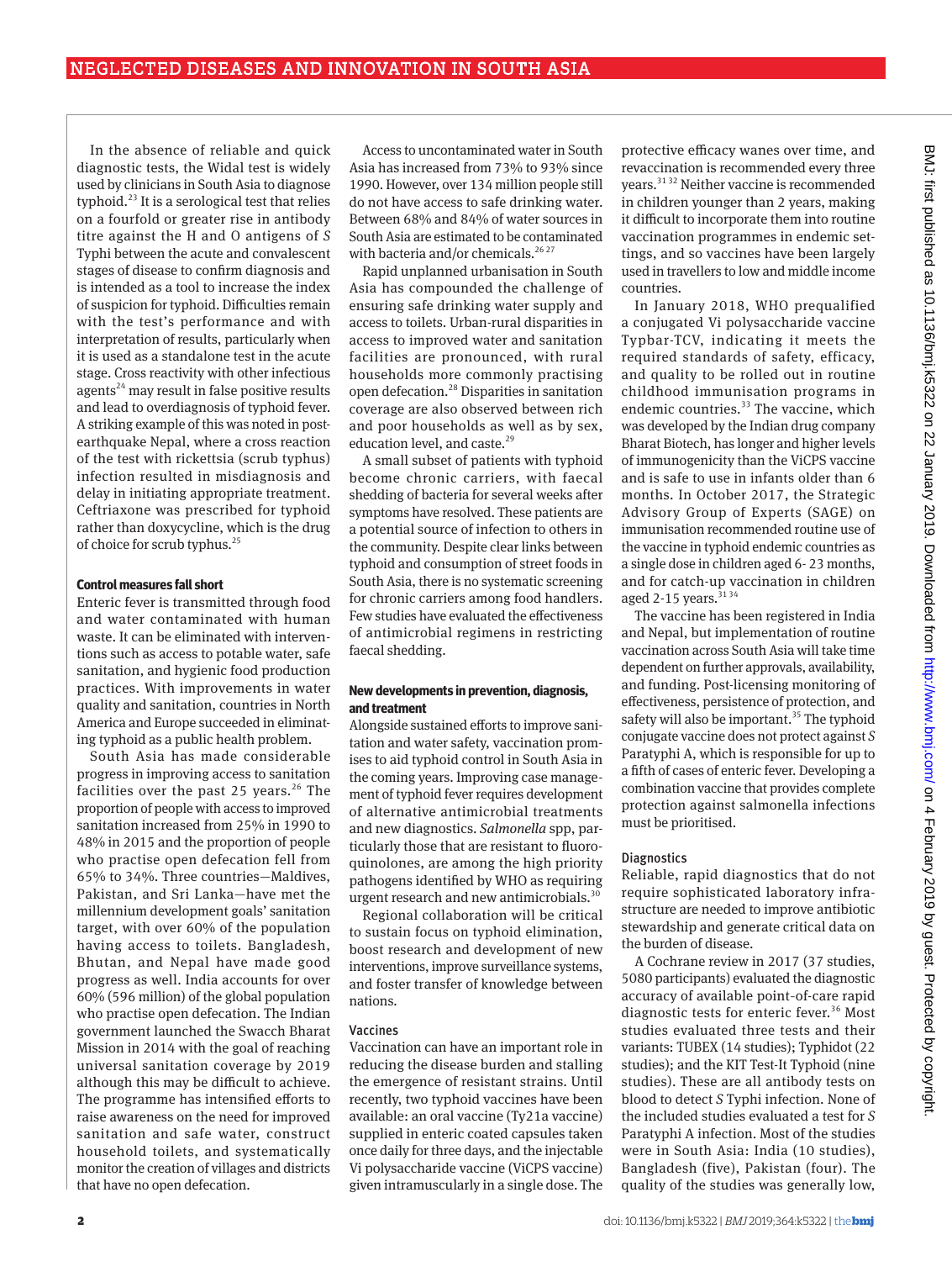with two thirds including patients who would not typically be tested for this disease. The review concluded that the current tests are not sufficiently accurate to replace blood culture as a diagnostic test for enteric fever.

Newer diagnostic approaches such as serodiagnostic antigens, nucleic acid amplification tests, proteomics, metabolomics, and host response gene patterns are being explored<sup>20</sup> but are still a considerable way from being used in routine practice. Any new tests will also need to be shown to be cost effective before they are implemented in South Asia.

#### Effective case management

No recent national or regional guidelines exist for treatment of enteric fever, and evidence based diagnostic pathways and empirical treatment regimens suited to South Asia are urgently needed to support clinicians.

Antimicrobial resistance patterns are highly dynamic and need to be considered carefully. Clinicians must be aware of local resistance patterns and modify treatment based on antibiotic susceptibility results in confirmed cases of enteric fever. Short fever clearance times and low relapse rates have been reported with oral azithromycin, and it may be an effective treatment.<sup>7</sup> Lack of resistance against third generation cephalosporins, principally parenteral ceftriaxone and oral cefixime, in *S* Typhi and *S* Paratyphi A make these a reliable choice for suspected typhoid, particularly in regions with known resistance. For extensively drug resistant strains, potential antimicrobials include piperacillin-tazobactam, ceftazidimeavibactam, carbapenems (such as meropenem, imipenem, or ertapenem), tigecycline, fosfomycin, and colistin. These are given parenterally, but there is limited experience and evidence on their use in enteric fever.

Antimicrobial combinations are an option when the diagnosis is unclear or when polymicrobial infection is likely. For example, in areas where both typhoid and *Rickettsia* spp or *Orientia tsutsugamushi* infections are common causes of acute febrile illness, a combination of ceftriaxone and doxycycline may be appropriate as initial empirical therapy in adults, especially if confirmatory diagnostic testing is not available or while results are awaited.<sup>37</sup> Similarly, combination treatment may be required in typhoid associated intestinal perforation to treat *S* Typhi and other intestinal organisms causing peritonitis.

Preventing the emergence of resistance has been an important justification for the use of combination therapies in tuberculosis, HIV, and malaria. In principle, when antibiotic monotherapy is used, the drug susceptible fraction of the population is killed, while the resistant subpopulation replicates and becomes dominant. The use of two or more antimicrobials makes this less likely unless there is background resistance to both antimicrobials. For example, *S* Typhi and *S* Paratyphi A isolates acquire decreased susceptibility to fluoroquinolones by point mutations. Fluoroquinolone doses that are effective against the wild type isolates but fail to supress the first step mutants can select for the mutant strains. Combining a fluoroquinolone with a drug targeting a different pathway may prevent first step mutants from replacing the wild type.

Drug combinations, however, are costlier and have an increased risk of adverse events. Combining the right drugs in the appropriate doses will be critical.<sup>38</sup> An inappropriate combination may inadvertently select for new resistance profiles. Fixed dose combinations of relevant antimicrobials are available in India, but there has been relatively little research on the pharmacokinetic and pharmacodynamic parameters that predict the successful treatment of typhoid and few clinical trials of potential combinations.39

The priorities for future research include development of new treatments; in vitro assessments of old and new drugs and drug combinations against a relevant panel of isolates, including extensively drug resistant typhoid; and clinical trials of salvage regimens for multidrug resistant enteric fever, antimicrobial combinations for suspected and confirmed enteric fever, and antimicrobial regimens to prevent chronic carriage. New treatments and diagnostics, together with better vaccines and sanitation, will be essential for elimination of typhoid in South Asia.

Contributors and sources: This article is based on a search for relevant articles in Medline, the Cochrane Collaboration, and Clinical Evidence published in English since 2008. CP prepared the first draft of the manuscript, which was reviewed and revised by all the authors. The revised version of article was prepared by IR with input and review from CP and colleagues. CP is the guarantor.

Competing interests: We have read and understood BMJ policy on declaration of interests and have no relevant interests to declare.

Provenance and peer review: Commissioned; externally peer reviewed.

This article is one of a series commissioned by *The BMJ* in collaboration with the Drugs for Neglected

Diseases initiative (DNDi). *The BMJ* retained full editorial control over external peer review, editing, and publication. Open access fees are funded by the DNDi, Geneva.

Christopher M Parry, consultant clinical microbiologist $1$ ,

Isabela Ribeiro, head<sup>3</sup>

Kamini Walia, senior scientist<sup>4</sup>

Priscilla Rupali, professor<sup>5</sup>

Stephen Baker, professor6,7,8

Buddha Basnyat, professor<sup>7,9</sup>

<sup>1</sup> Department of Clinical Sciences, Liverpool School of Tropical Medicine, Liverpool, UK

<sup>2</sup> School of Tropical Medicine and Global Health, Nagasaki University, Japan

3 Dynamic Portfolio Unit, Drugs for Neglected Diseases initiative, Geneva, Switzerland

4 Department of Medical Microbiology, Institute of Medical Education and Research, Chandigarh, India

5 Department of Medicine, Christian Medical College, Vellore, India

6 Wellcome Trust Major Overseas Programme, Oxford University Clinical Research Unit, Hospital for Tropical Diseases, Ho Chi Minh City, Vietnam

<sup>7</sup> Centre for Tropical Medicine and Global Health, Oxford University, Oxford, UK

8 Department of Medicine, University of Cambridge, Cambridge, UK

9 Oxford University Clinical Research Unit, Patan Academy of Health Sciences, Kathmandu, Nepal

Correspondence to: C M Parry [christopher.parry@lstmed.ac.uk](mailto:christopher.parry@lstmed.ac.uk)



This is an Open Access article distributed in accordance with the Creative Commons Attribution Non Commercial (CC BY-NC 4.0) license, which permits others to distribute, remix, adapt, build upon this work non-commercially, and license their derivative works on different terms, provided the original work is properly cited and the use is non-commercial. See: <http://creativecommons.org/licenses/by-nc/4.0/>.



- 1 Deen J, von Seidlein L, Andersen F, Elle N, White NJ, Lubell Y. Community-acquired bacterial bloodstream infections in developing countries in south and southeast Asia: a systematic review. *Lancet Infect Dis* 2012;12:480-7. doi:10.1016/S1473- 3099(12)70028-2
- 2 Mogasale V, Maskery B, Ochiai RL, et al. Burden of typhoid fever in low-income and middleincome countries: a systematic, literature-based update with risk-factor adjustment. *Lancet Glob Health* 2014;2:e570-80. doi:10.1016/S2214- 109X(14)70301-8
- 3 Barkume C, Date K, Saha SK, et al. Phase I of the Surveillance for Enteric Fever in Asia Project (SEAP): an overview and lessons learned. *J Infect Dis* 2018;218(suppl\_4):S188-94. doi:10.1093/ infdis/jiy522
- Wain J, Hendriksen RS, Mikoleit ML, Keddy KH, Ochiai RL. Typhoid fever. *Lancet* 2015;385:1136-45. doi:10.1016/S0140-6736(13)62708-7
- 5 Crump JA, Sjölund-Karlsson M, Gordon MA, Parry CM. Epidemiology, clinical presentation, laboratory diagnosis, antimicrobial resistance, and antimicrobial management of invasive salmonella infections. *Clin Microbiol Rev* 2015;28:901-37. doi:10.1128/ CMR.00002-15